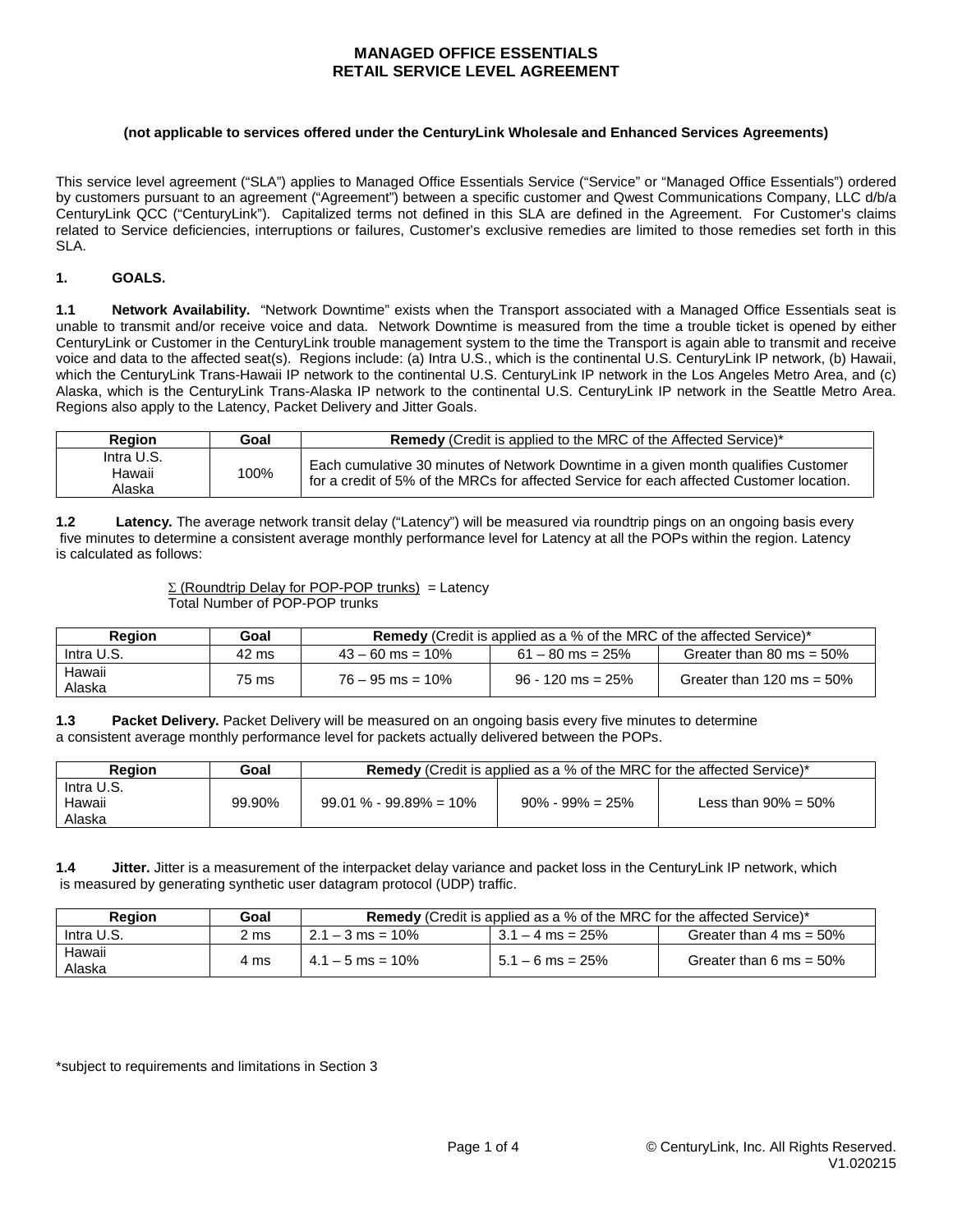**1.5 Voice Availability.** Voice Availability is based on "Voice Platform Downtime," which exists when one or more seats are unable to transmit inbound and/or outbound voice calls. Such failure is recorded in the CenturyLink trouble ticket system. Voice Platform Downtime is measured from the time the customer opens a trouble ticket with CenturyLink to the time the affected Service is able to transmit inbound and outbound voice calls. Voice platform does not include technology that is outside of CenturyLink's voice network (e.g., a Wi-Fi or wireless network or device connectivity issue). In order to qualify for credits, the outage must be deemed a "Critical Impact" or "Major Impact".

Critical Impact is defined as when a Customer is unable to make calls **and** receive voice calls by multiple users at one or more Customer locations.

Major Impact is defined as when a Customer is unable to make calls **or** receive voice calls by multiple users at one or more Customer locations.

This Voice Availability SLA does not apply to call quality or the behavior of Service features. Subject to the foregoing limitations, each time Voice Availability is less than CenturyLink's 100% availability goal, Customer qualifies for a percentage credit as shown on the table below, prorated from the seat MRC of the affected Service, up to the maximums indicated in the Remedies section.

| <b>Voice Platform Downtime</b> | <b>Amount of Monthly Bill Credit</b> |
|--------------------------------|--------------------------------------|
| 10-30 minutes                  | 1 day's credit                       |
| 31 to 60 minutes               | 2 days' credit                       |
| 61 to 120 minutes              | 4 days' credit                       |
| 121 to 240 minutes             | 6 days' credit                       |
| Over 241 minutes               | 10 days' credit                      |

**1.5 Network Management Notification.** CenturyLink will provide notification via email to Customer's designated incident contact after a ticket is opened by CenturyLink for network management incidents according to the table below. CenturyLink will apply a onetime credit in a given month if at any time during the month CenturyLink misses the high support level Network Management Notification goal. Notification SLA credits are limited to high support level events. Targets for medium and low support levels are intended to be informational only.

| <b>Support Level</b> | <b>Description</b>                                                                          | Goal       | <b>Remedy</b> (Credit is applied to<br>Total MRC)* |
|----------------------|---------------------------------------------------------------------------------------------|------------|----------------------------------------------------|
| High                 | Managed device is unreachable.                                                              | 20 minutes | 5%                                                 |
| Medium**             | device.<br>Degraded performance of managed<br>Limited to a group of users or to a location. | 25 minutes | N/A                                                |
| Low**                | Limited to an individual managed device and<br>immediately Service affecting.               | 30 minutes |                                                    |

\*\* Not entitled to SLA credits.

**1.6 MTTR.** The Mean Time to Repair ("MTTR") goal measures the average Time to Repair ("TTR") within a given month for CenturyLink to restore service after a qualified trouble ticket for a critical or high priority issue has been submitted. A qualified trouble ticket opened by Customer must provide adequate information for CenturyLink to begin the troubleshooting process. If the trouble ticket does not provide enough information for CenturyLink to begin troubleshooting, CenturyLink will attempt to contact the primary Customer contact to obtain the necessary information to complete the trouble ticket. TTR is measured from the time a qualified ticket is opened to the restoration of the affected seat(s). The MTTR goal is calculated by dividing the sum of all the TTR hours in a given month by the number of qualified tickets within the same month. MTTR SLA credits are limited to critical and high priority events. Targets for medium and low priorities and for Communication Points are intended to be informational only. Credit is applied to the MRC of the seats at the affected Customer locations. Any trouble ticket where the service issue is mitigated by use of a temporary solution will be closed once the temporary solution is implemented. A second, lower priority trouble ticket will be created to track further progress toward restoring the original configuration and other associated tasks. Any trouble ticket where the root cause is not found to be on the CenturyLink network or platforms will not count toward SLA calculations, commitments, or credits.

\*subject to requirements and limitations in Section 3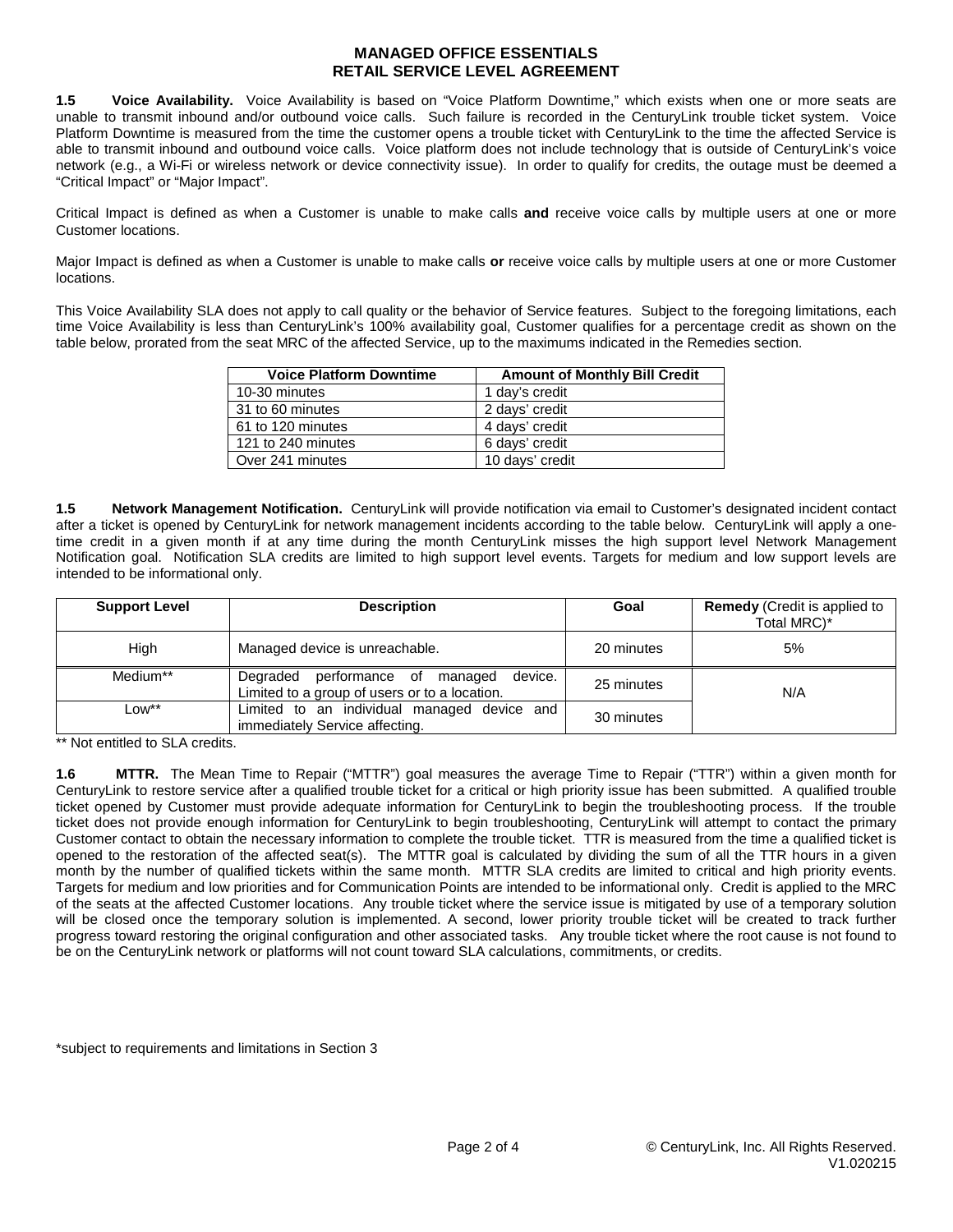# **MTTR (continued)**

| <b>MTTR</b>     |                                                                                                                                                                                                                                                                                                                     |                                                                                                                                                                                                                                                                                                                    |                                                                            |         |                                                                                                                                                                     |
|-----------------|---------------------------------------------------------------------------------------------------------------------------------------------------------------------------------------------------------------------------------------------------------------------------------------------------------------------|--------------------------------------------------------------------------------------------------------------------------------------------------------------------------------------------------------------------------------------------------------------------------------------------------------------------|----------------------------------------------------------------------------|---------|---------------------------------------------------------------------------------------------------------------------------------------------------------------------|
| <b>Priority</b> | <b>Description</b>                                                                                                                                                                                                                                                                                                  | <b>Examples</b>                                                                                                                                                                                                                                                                                                    | Goal                                                                       | Remedy* | <b>Communication</b><br>Points****                                                                                                                                  |
| Critical        | Service not available<br>-Business service is<br>unavailable,<br>-A Customer location(s) is<br>unavailable,<br>-An entire Customer<br>market is unavailable,<br>-All End Users are<br>impacted                                                                                                                      | -All End Users are unable to<br>make/receive phone calls<br>-Customer is unable to<br>transmit/receive data across<br>CenturyLink deployed Transport,<br>- Loss of LAN/WAN hardware<br>(multiple nodes)                                                                                                            | On Network**<br>Less than 4 hours<br>Off Network***<br>Less than 8 hours   | 15%     | -Initial Response<br>to Customer:<br>< 30 minutes<br>-Updates<br>to<br>Customer contact<br>every 60 minutes<br>or negotiated time<br>frame after ticket<br>creation |
| High            | <b>Severely impaired</b><br>-Business service<br>performance functionality<br>is seriously degraded<br>-A major impairment of the<br>performance of any<br>service for all customers in<br>a market or a single<br>business customer<br>location<br>-Multiple End Users are<br>impacted                             | -More than 50% of End Users<br>unable to make or receive phone<br>calls<br>-Customer is unable to transmit<br>or receive data across<br>CenturyLink deployed Transport<br>-More than 50% of active phone<br>calls have degraded audio quality<br>-Loss of LAN equipment node<br>(switch) impacting up to 24 ports. | On Network**<br>Less than 8 hours<br>Off Network***<br>Less than16 hours   | 10%     | Initial Response to<br>Customer:<br>$<$ 1 hour<br>-Updates<br>to<br>Customer contact<br>every 90 minutes<br>or negotiated time<br>frame after ticket<br>creation    |
| Medium****      | <b>Minimal degraded</b><br>performance or<br>functionality<br>-Business service has<br>encountered a non-critical<br>issue with minimal loss of<br>performance/functionality,<br>or<br>-Degraded performance of<br>business customer or<br>market, but not total loss<br>of service<br>-Single End User<br>impacted | -One End User is unable to<br>make/receive calls<br>-One End User has no data<br>connectivity<br>-One End User has static on<br>more than 50% of calls                                                                                                                                                             | On Network**<br>Less than 12 hours<br>Off Network***<br>Less than24 hours  | N/A     | Initial Response to<br>Customer:<br>< 4 hours<br>-Updates<br>to<br>Customer contact<br>every 4 hours or<br>negotiated<br>time<br>frame after ticket<br>creation     |
| $Low***$        | <b>Low Impact for Single</b><br><b>End User</b><br>-Degraded performance<br>for a single End User<br>-Intermittent issues for a<br>single End User                                                                                                                                                                  | -One End User reports a dropped<br>call<br>-One End User experiences<br>intermittent audio quality                                                                                                                                                                                                                 | On Network**<br>Less than 24 hours<br>Off Network***<br>Less than 48 hours | N/A     | Initial Response to<br>Customer:<br>$<$ 4 hours<br>Updates<br>to<br>Customer contact<br>every 8 hours or<br>negotiated<br>time<br>frame after ticket<br>creation    |

\*subject to requirements and limitations in Section 3

\*\*On Network Services generally include voice/data circuits interfacing core CenturyLink nodes, and LAN/WAN equipment managed by CenturyLink.

\*\*\*Off Network Services generally include voice/data circuits provided by LEC's other than CenturyLink, and LAN/WAN equipment managed by the customer or customer's vendor. managed by the customer or customer's vendor.<br>\*\*\*\* Not entitled to SLA credits.